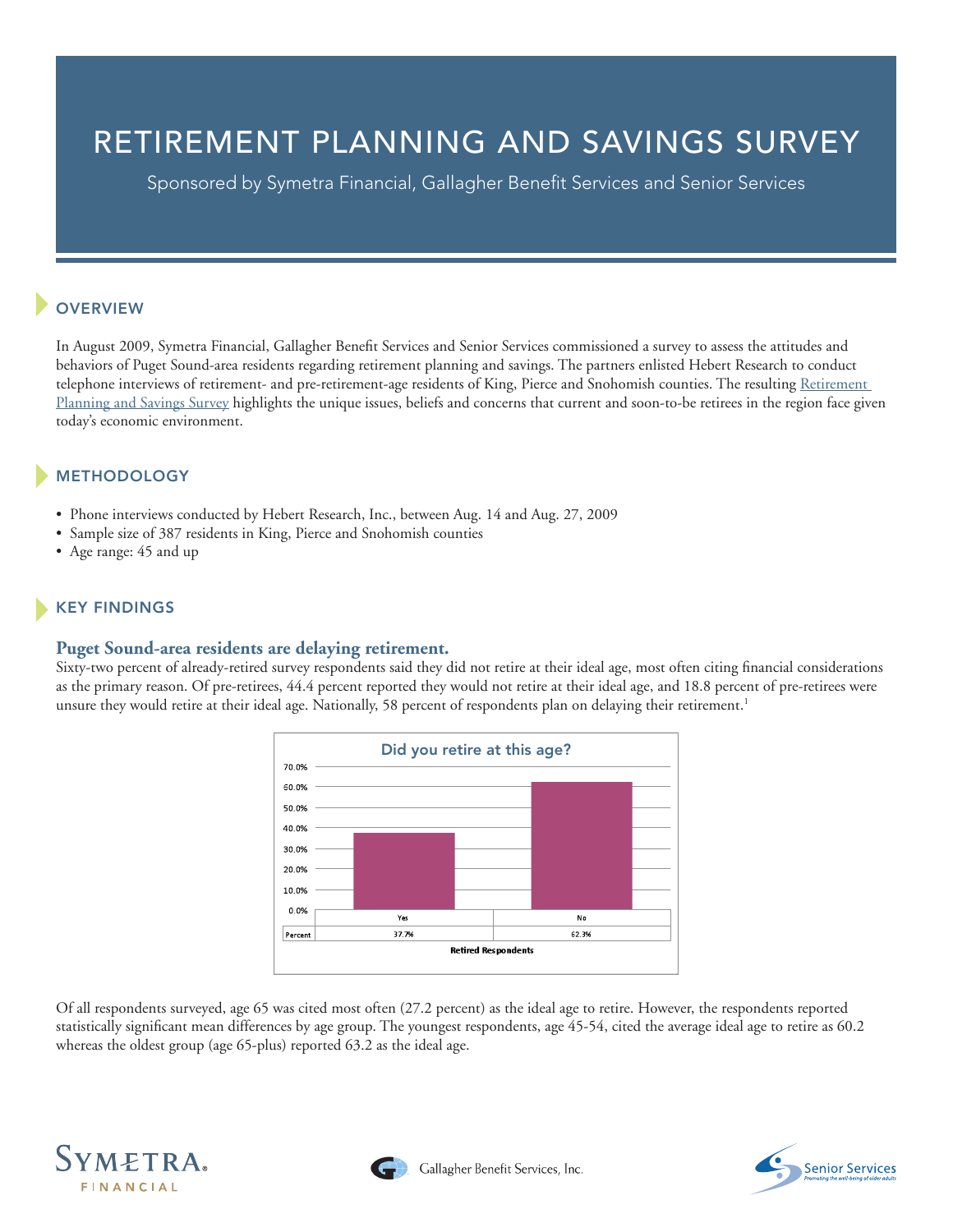## **Pensions are a dwindling but important source of income for Puget Sound-area boomers.**

Nationally, pension plans have been declining for many years as defined contribution (401(k)-type) and individual retirement account (IRA) plans have increased. In 2006, 30.9 percent of workers in the U.S. had a defined benefit plan, or pension, whereas 56.7 percent had one in 1988. In contrast, 67.1 percent had a defined contribution plan as a primary retirement plan in 2006 – more than double the level in 1988.



Locally, the survey found that twice as many respondents (25.9 percent) who are currently working expect to rely on employer-sponsored plans to fund their retirement than do those already retired (12 percent). This 13-point difference is far greater than the percentage difference between those working (21.7 percent) and retired (28.6 percent) who cite a pension as a source of retirement income.

These findings indicate that employer-sponsored plans have not replaced pensions for baby boomers in the Puget Sound area, but rather are an important additional source of retirement income. This is most likely due to large union employers in the area, such as Boeing and government agencies that still carry pension obligations to their employees.

### **Boomers expect their largest expense in retirement to be healthcare.**

Healthcare was cited most frequently by respondents (35.1 percent) as their largest or expected largest expense in retirement. Nearly 62 percent of pre-retirees and 66.2 percent of retirees expect most of future healthcare expenses to be covered through Medicare (although nearly two-thirds of these respondents expect to have to supplement Medicare privately). However, these results may be reflective of dwindling confidence levels overall given that the vast majority of medical expenses for those age 65 and older are currently covered by Medicare.

Understanding health insurance is clearly a priority. Respondents report seeking information on health insurance from a variety of sources, including insurance professionals, online, friends and family.







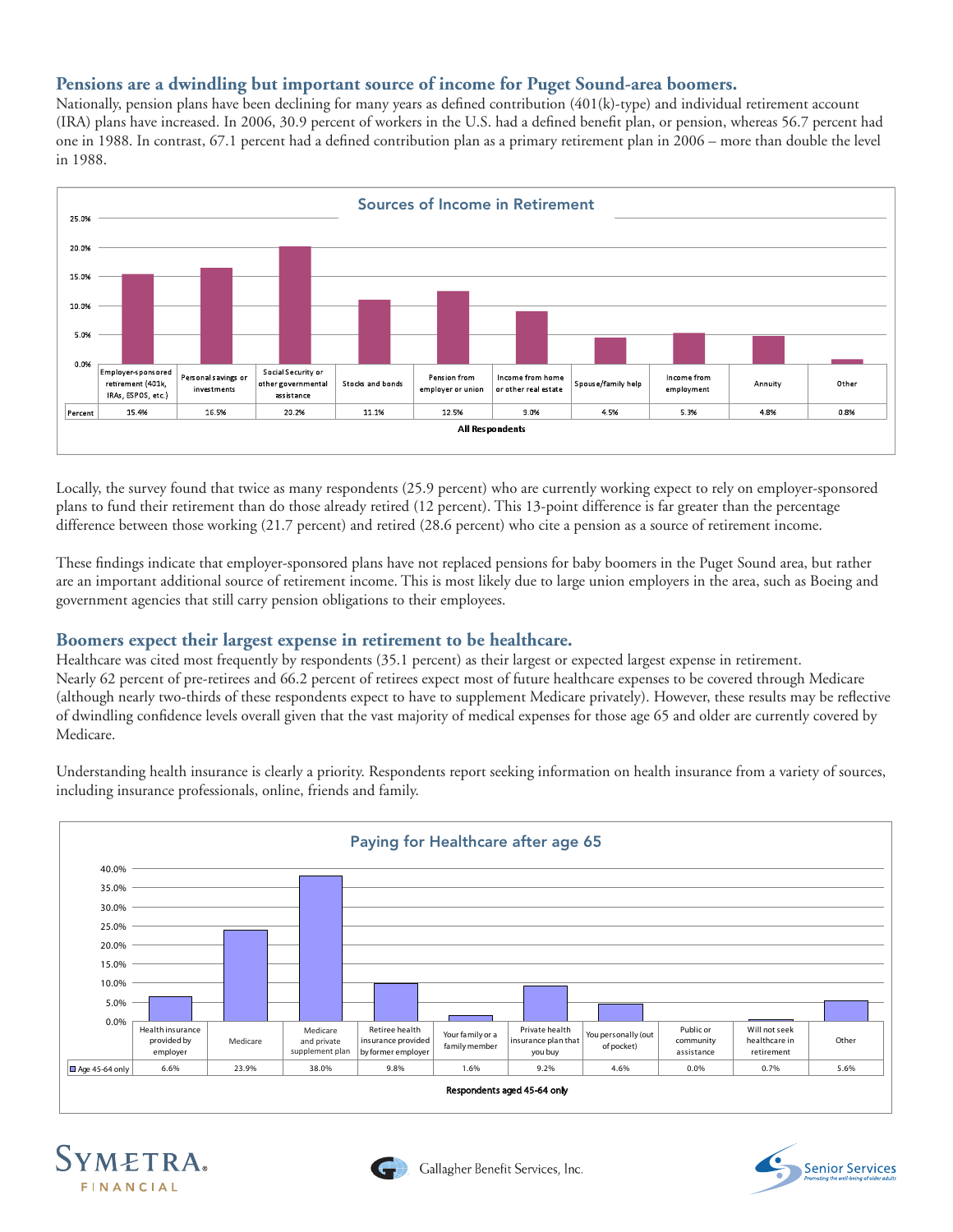The survey also found a statistically significant difference between age groups in the belief that lifestyle choices such as diet and exercise can affect medical costs. The number of people age 45 to 54 who believe healthy lifestyle choices make a difference in healthcare costs is 12 percentage points higher than for those who are 65 and older (includes those who reported a significance rating between 8 and 10 on a 10-point scale).

Also of note, close to 65 percent of respondents did not have a family member for which they were the full-time or primary caregiver. Of those who were primary caregivers, most said they took care of their spouse or partners (15.7 percent). Retired respondents were much less likely to be primary caregivers for children (2.2 percent) than those not retired (17.6 percent of those working, and 24.2 percent of respondents not working but supported by a family member).

## **Lack of financial understanding can contribute to delayed retirement.**

Forty-two percent of Puget Sound-area pre-retirees have not calculated how much income they will need to last throughout retirement.

The survey found that the respondents' confidence in their savings lasting through retirement is slightly above neutral (averaging 6.6 on a 10-point scale). However, the survey also found that confidence goes up with age. While those age 45-54 had an average confidence rating of 5.54, those age 65 and up reported an average rating of 7.73.

In addition, 48 percent of respondents expect their largest expense in retirement – healthcare – to increase by less than 25 percent in the next 10 to 15 years. However, per-person healthcare expenditures in the U.S. have risen at a greater rate than inflation in the last 15 years – 6.5 percent per year since 2000, and 5.5 percent per year on average since 1994. At 6.5 percent annual inflation, healthcare costs would nearly double over the next 10 years, presenting a major unexpected threat to retirement income plans.



For those who cited healthcare as their largest expense in retirement, the results may demonstrate a belief that Medicare will shield retirees from the healthcare expense increases they witnessed during their working years. While Medicare has safeguards to limit increases in premiums beyond the increase in Social Security benefits, retirees still incur deductibles, copays and other healthcare-related expenses.

## **CONCLUSION**

The Retirement Planning and Savings Survey found that while some Puget Sound-area retirees enjoy working and have delayed their retirement, many others felt they were financially unable to retire at their ideal age. Healthcare cost increases, lack of financial understanding and preparedness, and a shift in income sources are all contributors to delayed retirement.

These results are in line with what is happening on a national level – baby boomers across the country are delaying retirement. However, the survey did find that more Puget Sound-area residents have pensions than the national average.

To help baby boomers achieve their ideal retirement, more information and education is clearly needed. From seeking the advice of financial and benefits professionals, to taking advantage of community programs, to using online calculators and retirement worksheets, there are many resources available to help with the planning process.

For retirement planning tips, visit [media.symetra.com/retirementtips.](http://media.symetra.com/retirementtips)

Complete results of the survey can be found at [media.symetra.com/images/20011/hebertResearchReport.pdf](http://media.symetra.com/images/20011/hebertResearchReport.pdf).